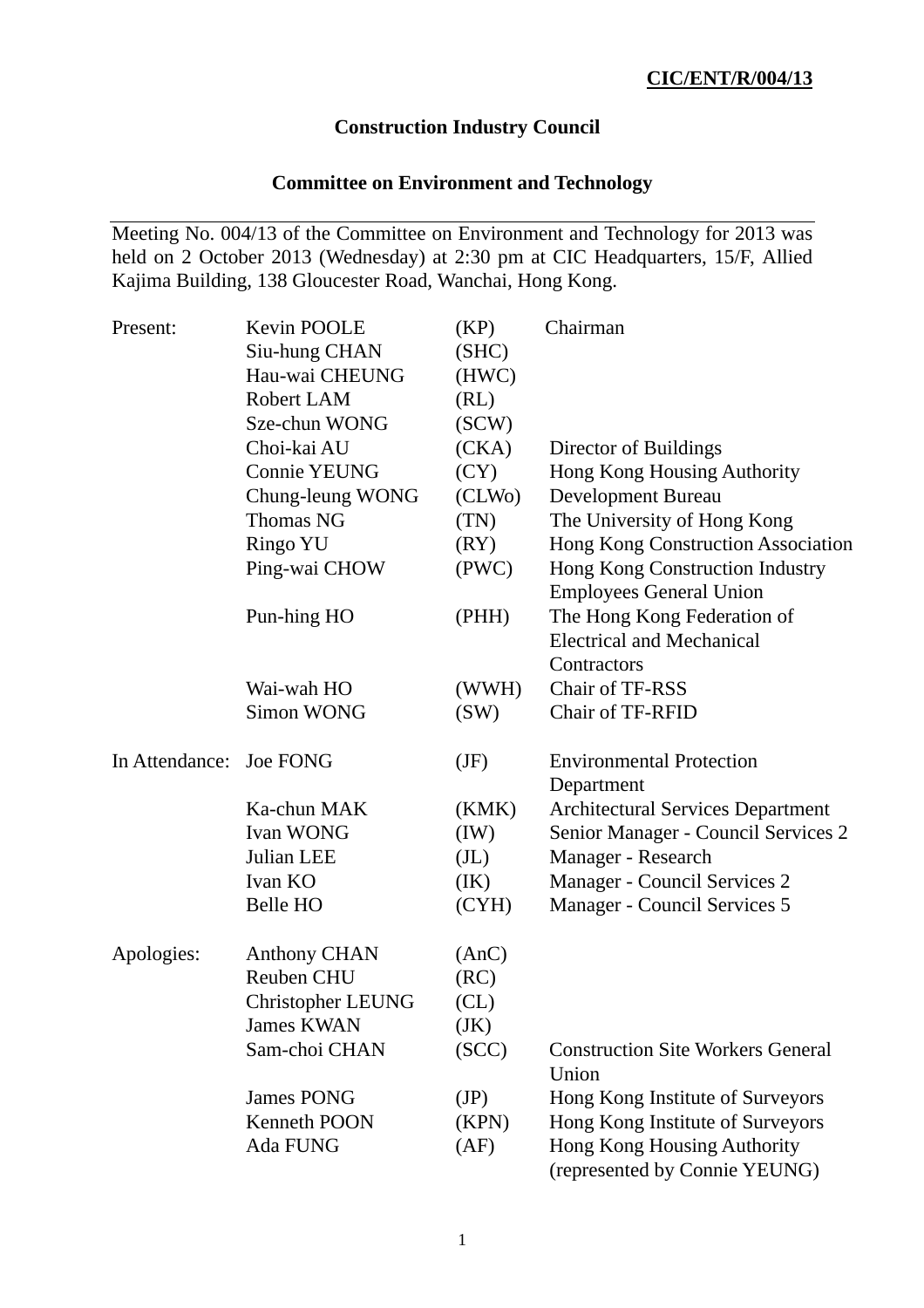Chuen-fai WONG (CFW) Environmental Protection **Department** (represented by Mr. Joe FONG)

#### **PROGRESS REPORT**

**Action**

#### 4.1 **Confirmation of the Progress Report of the Previous Meeting**

Members took note of Paper CIC/ENT/R/003/13 and confirmed the progress report of the last meeting held on Thursday, 3 July 2013 at CIC Headquarters, 15/F, Allied Kajima Building, 138 Gloucester Road, Wanchai, Hong Kong.

#### 4.2 **Confirmation of the Progress Report of the Previous Meeting**

#### 4.2.1 **Study Report on Roadmap for the BIM Implementation in Hong Kong**

Item 3.3 of the Previous Progress Report - The Council approved the publication of the Final Draft report of the Roadmap for BIM Strategic Implementation for public access. The Report was available in the CICs website for download.

### 4.2.2 **Guidelines for Enhancement of Productivity of Skilled Workers in Construction Projects**

 Item 3.6 of the Previous Progress Report - An icon in the CIC homepage was created for accessing the guidelines.

#### 4.2.3 **Consultancy Service for Preparation of BIM Standards**

 Item 3.8 of the Previous Progress Report - The Council approved the commissioning of a consultancy service to carry out the preparation of BIM standards (Phase One).

#### 4.3 **Consultancy Study and Survey on Prefabrication**

Members took note of Paper CIC/ENT/P/026/13.

Following the opinions set out in the Phase One Study Report and the subsequent endorsement of the Committee at the last Committee Meeting on the Phase Two Study in relation to the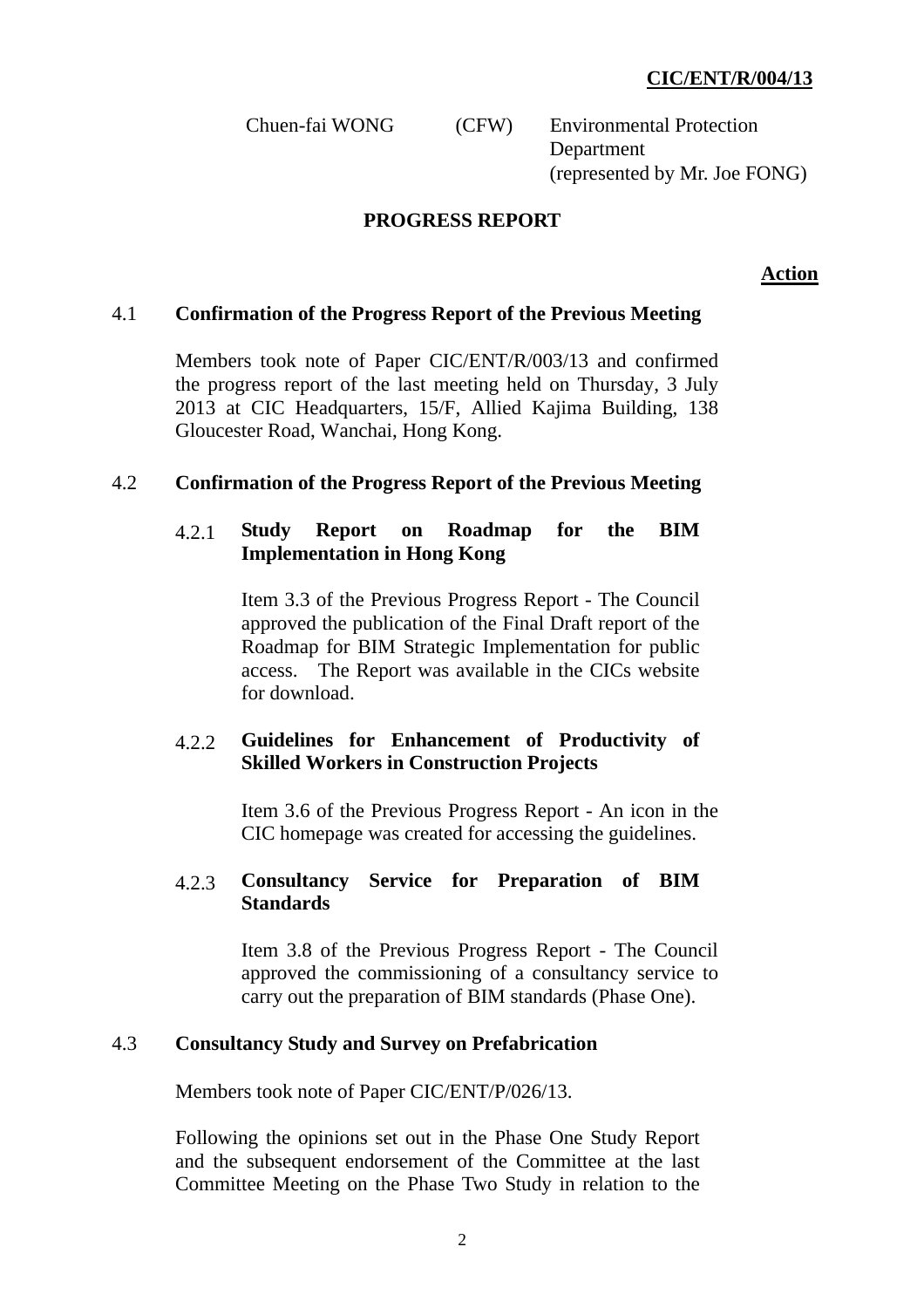#### **Action**

Establishment of a Local Prefabrication Yard and the Survey on Utilisation of Local Prefabrication Yard, Members discussed the scope of the Survey and the way to handle both the Study and the Survey.

The scope of the survey would cover:

- (a) If a local prefabrication yard can help improve manpower situation;
- (b) If the local prefabrication yard can attract new bloods to join the construction industry given the working environment in a prefabrication would be much better than in construction site;
- (c) If construction workers would accept a lower salary for better working environment and facilities in the prefabrication yard, and more reliance on machine than personal skills; and
- (d) If contractors and consultants are ready to switch their current construction and design methods to facilitate the use of prefabrication, etc.

A Member said that the survey results should be taken into consideration in the Feasibility Study and might affect the recommendations of the Feasibility Study. Hence, the design of the survey questions should be reviewed by the consultant of the Feasibility Study. Therefore, Members generally agreed to integrate the Survey with the Feasibility Study into a single consultancy service. To ascertain the quality of the survey company under the single consultancy arrangement, a list of qualified survey firms might be included in the tender document or other means to be considered by the Secretariat to control the quality of the survey company.

The Chairman concluded that the Members endorsed on procuring a single consultancy service to carry out the Survey and the Feasibility Study at a total budget of HK\$2,450,000.

### 4.4 **Suggestions from the Construction Industry Group**

Members took note of Papers CIC/ENT/P/027/13.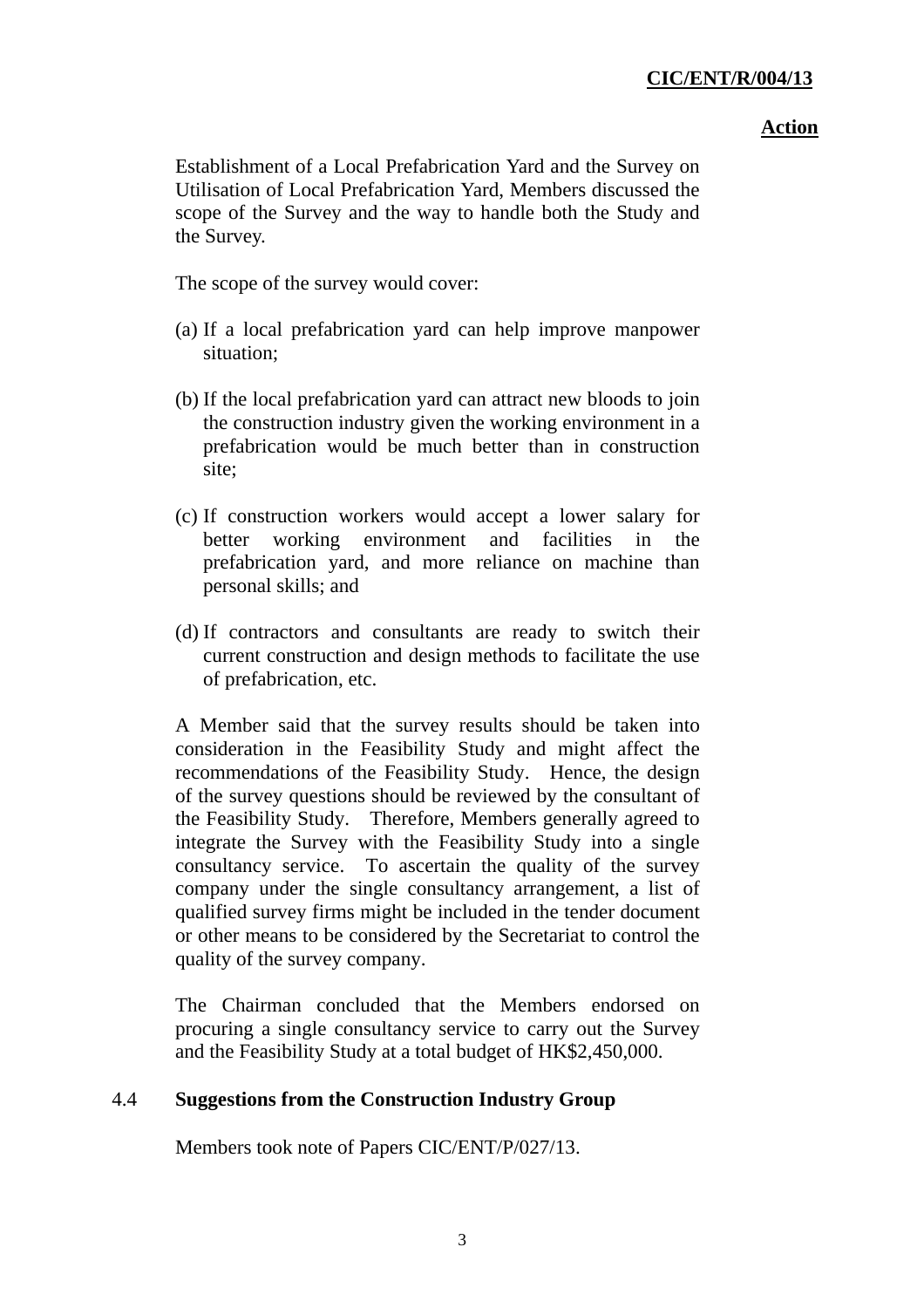#### **Action**

On 30 May 2013, the Chairman of the Committee was invited to give a briefing to the Construction Industry Group (CIG) of the British Chamber of Commerce in Hong Kong on the works and plans of the Committee. After the briefing, the CIG wrote a letter to the Chairman on 4 July 2013 and suggested six topics for the consideration and deliberation of the Committee.

Members agreed to the responses proposed in the paper. Besides, the following information would be included in the reply to CIG in relation to the wider adoption of prefabrication:

(a) Buildings Department published the "Code of Practice for Precast Concrete Construction" in 2003. A technical committee was set up by the Buildings Department to collect views on the Code of Practice with a view to further facilitating the use of prefabrication.

The Secretariat would reply the Construction Industry Group accordingly. **CIC Secretariat** 

### 4.5 **Task Force on River Sand Substitutes Research**

Members took note of Paper CIC/ENT/P/028/13.

WWH said that the first task force meeting was held to steer the study of River Sand Substitutes for Concrete Production and Cement Sand Mortar Production (Phase Two) which commenced in August 2013.

The study objectives were:

- i. To draft a local construction standard on aggregates for mortar based on existing standards in Europe, UK and China;
- ii. To study the effects of fines content on concrete to determine the optimum and allowable fines contents so as to draft general guidelines for fine aggregate for concrete;
- iii. To study the effects of fines content on various types of mortar to determine the optimum and allowable fines contents so as to draft a set of specifications for aggregate for different types of mortar and a set of requirements for classification of manufactured sand;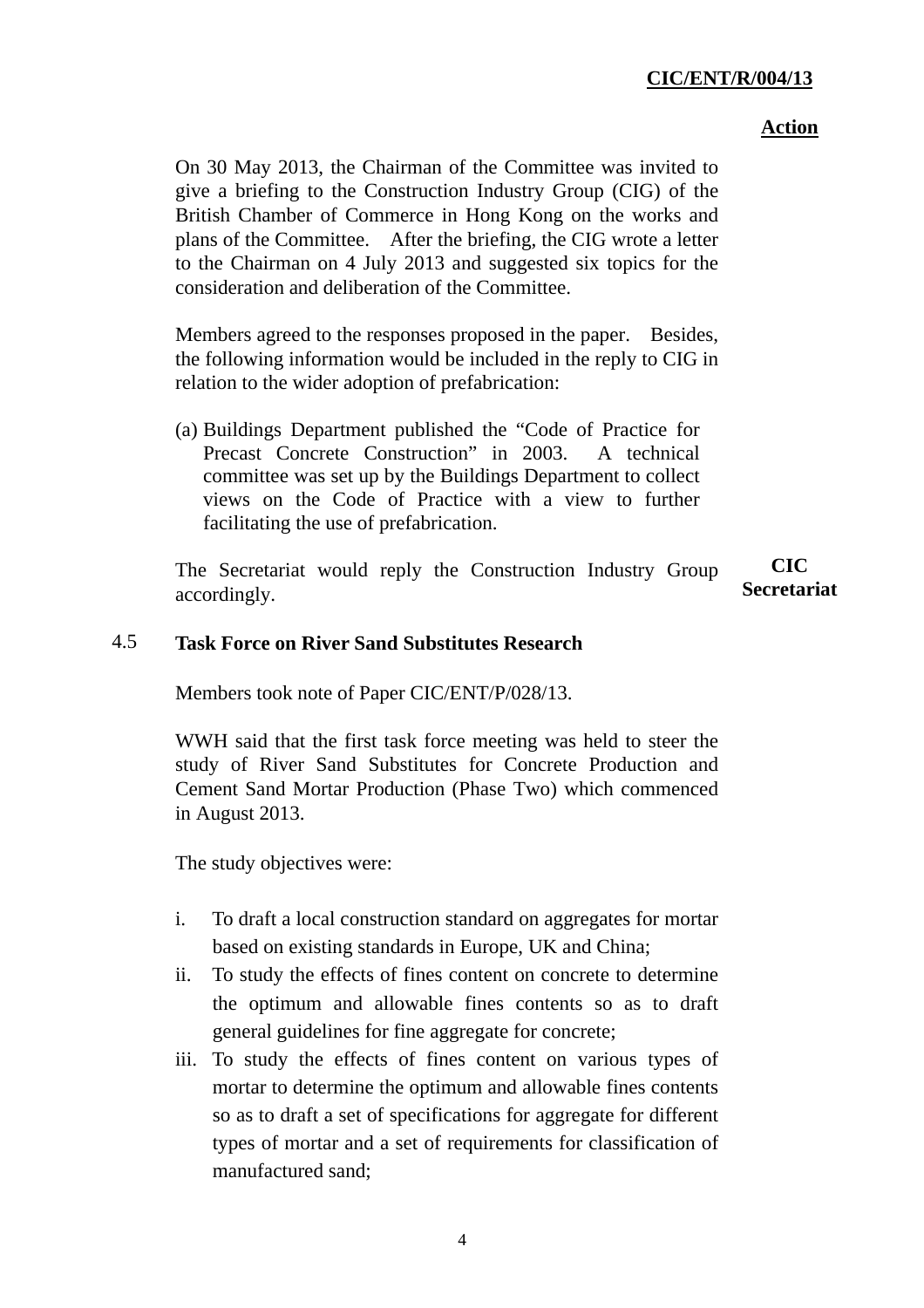#### **Action**

- iv. To study the feasibility of crushing and processing waste glass for recycling as aggregate for mortar; and
- v. To study the feasibility of crushing and processing old concrete for recycling as aggregate for concrete and mortar.

Task Force Members accepted the Inception Report and Progress Report No. 1 of the Phase Two Study. A test plan on the river sand substitutes would be prepared.

## 4.6 **Task Force on Schematic Design for Application for RFID, GPS and Sensor Technology in Monitoring the Movement of Construction Waste**

Members took note of Paper CIC/ENT/P/029/13.

SW briefed Members on the results of the site test on the RFID system at a Housing Authority construction site in Yuen Long. The rationale of the use of passive RFID tag, rather than active RFID tag, was to avoid proprietary solution and allow solution providers' competition due to the open standard nature of passive RFID, as well as to avoid the need of using different RFID tag for different construction sites.

SW also briefed Members on the Proposed Technical Specification on UHF RFID System for Windshield Application.

The Secretariat would discuss with LSCM on how the RFID system could be incorporated into GPS to track the paths of the trucks for the disposal of construction waste. It was proposed to conduct another trial to cover the whole cycle of construction waste disposal with the use of RFID from the construction site to the waste reception point including the collection of data from the RFID tag.

**CIC Secretariat**

*[Ir CHAN Siu-hung left at this juncture.] [Mr. Simon WONG left at this juncture.] [Mr. Ringo YU left at this juncture.]*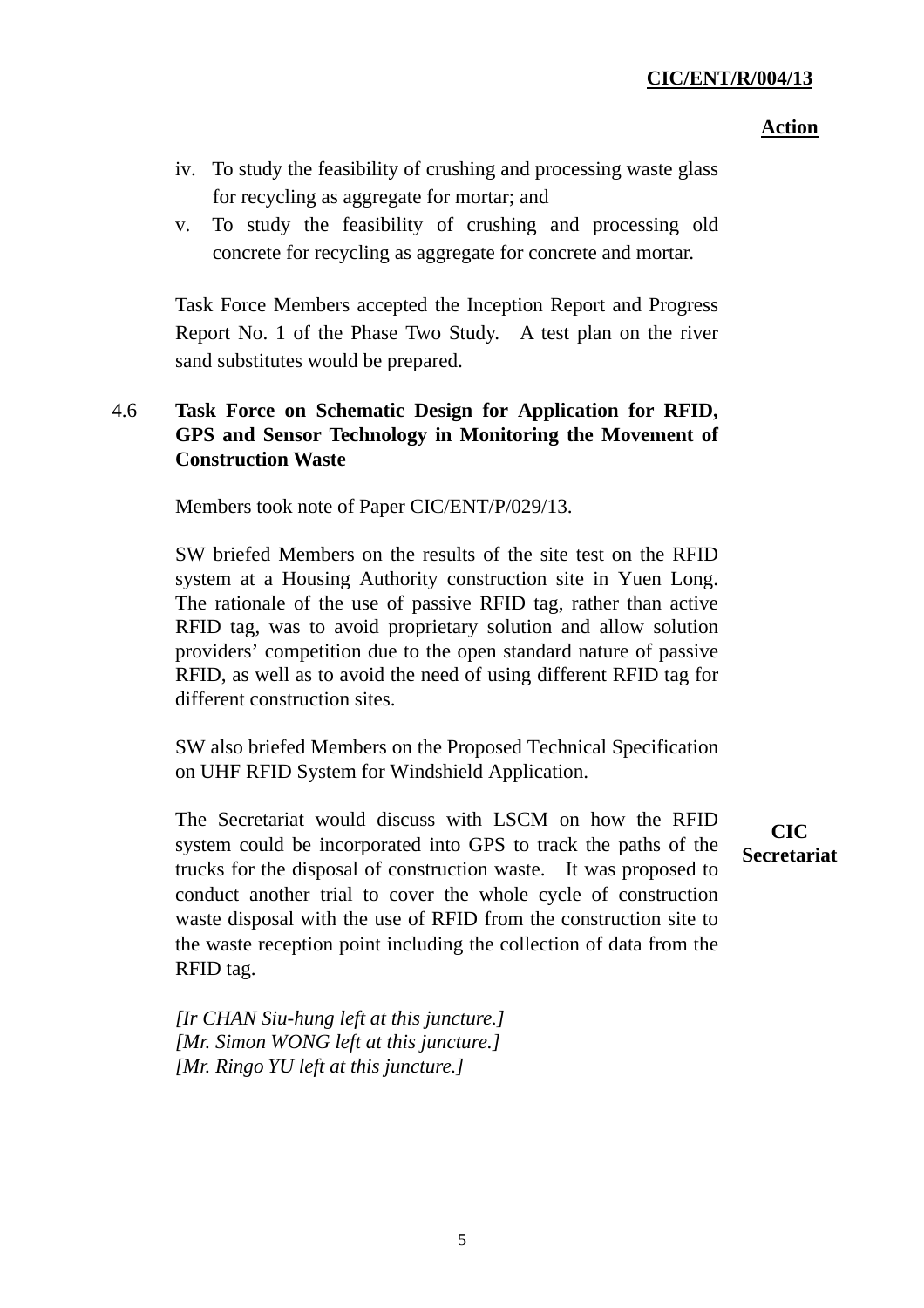#### **Action**

## 4.7 **Presentation of APEC BIM Workshop and the Government Symposium on BIM in Singapore**

IK delivered a presentation to Members on the global trends and status of different countries in BIM implementation. As for Hong Kong, CIC will launch a series of promotional activities for BIM in the year 2014.

A Member requested the challenges and areas of concern of implementing BIM be presented at the next meeting so as to get the whole picture of BIM implementation. **CIC Secretariat**

[PMN: The promotion plan for BIM in 2014 is attached in Annex A.]

## 4.8 **Work Plan of the Committee on Environment and Technology 2014**

Members took note of Paper CIC/ENT/P/025/13.

The work plan for 2014 was circulated to members in July 2013. No major comments on the plan have been received. Members are welcome to make suggestions on new initiatives for the Committee.

## 4.9 **Any Other Business**

CIC Conference 2013 themed "Construction Innovation and Productivity" will be held on 29th November 2013. Those who are particularly interested in BIM should attend.

## 4.10 **Tentative Date of Next Meeting for 2014**

16 January 2014 at 2:30 pm at CIC Headquarters, 15/F, Allied Kajima Building, 138 Gloucester Road, Wanchai, Hong Kong. **All to note** 

There being no further business, the meeting was adjourned at 4:30 pm.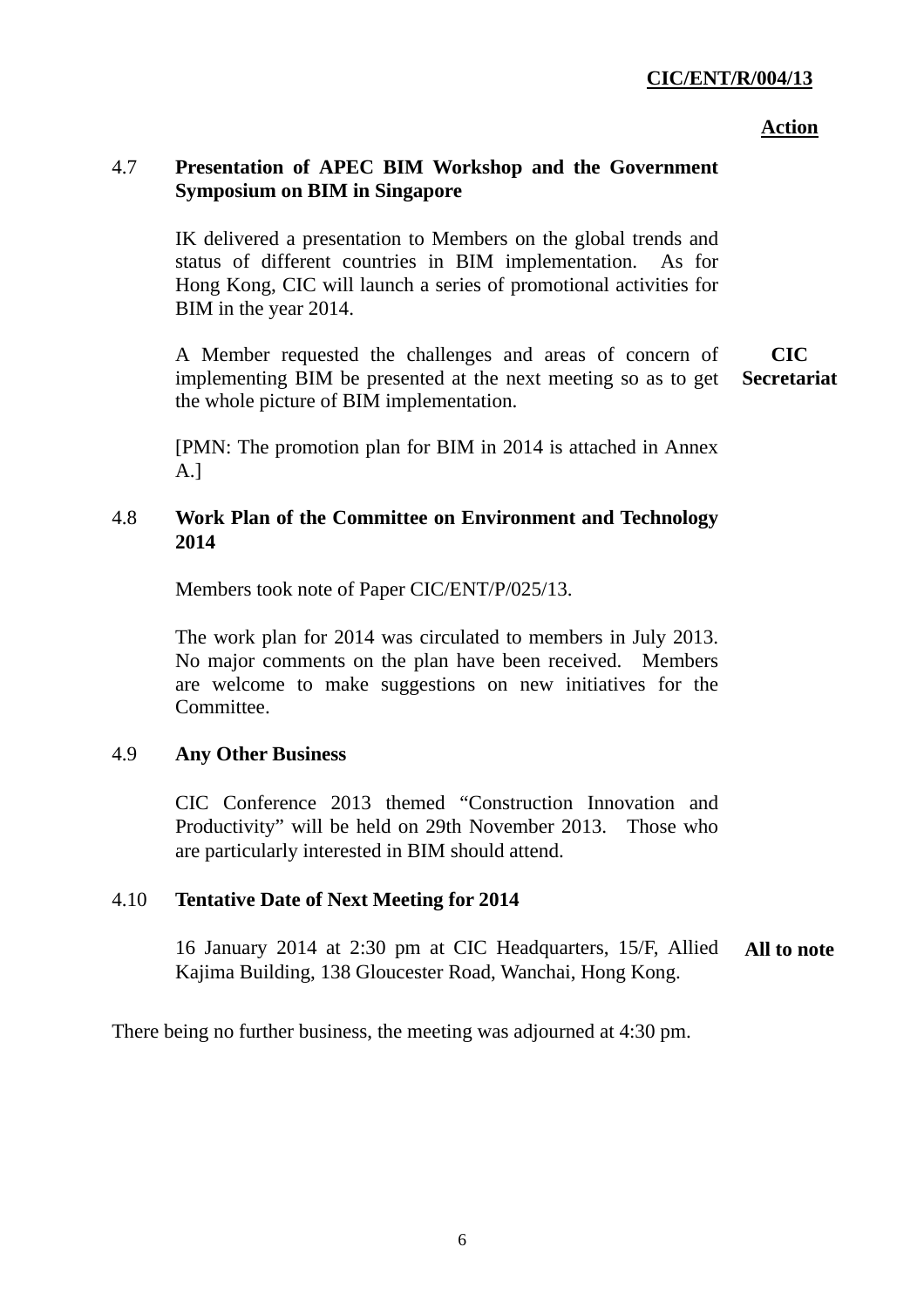# **Working Group on Roadmap for BIM Implementation**

# **Proposed Events for the Promotion of BIM in 2014**

The CIC will work in collaboration with BIM stakeholders to organise a number of events throughout 2014. Each event will be organised with individual stakeholder organisation(s).

| Month   | <b>Proposed Events</b>                  | <b>Target Audience</b> | <b>Proposed</b>   | <b>Proposed</b> |
|---------|-----------------------------------------|------------------------|-------------------|-----------------|
| in 2014 |                                         |                        | <b>Organising</b> | Co-organising   |
|         |                                         |                        | Party             | Party           |
|         |                                         |                        |                   |                 |
| Jan     | Media Exposure                          | The industry           | <b>CIC</b>        |                 |
| Feb     | Media Exposure                          | The industry           | <b>CIC</b>        |                 |
| Mar     | Hong Kong Client Summit                 | Project clients        | <b>CIC</b>        | DEVB,           |
|         | [Theme: Vision and Plan for BIM in      |                        |                   | HKHA,           |
|         | <b>Project Clients]</b>                 |                        |                   | MTRC,           |
|         | cum                                     |                        |                   | <b>REDA</b>     |
|         | Charter of Adoption of BIM              |                        |                   |                 |
|         |                                         |                        |                   |                 |
| Apr     | Seminar                                 | Senior                 | <b>HKIBIM</b>     | <b>HKIPM</b>    |
|         | [Theme: Project Management by           | Professional           |                   |                 |
|         | BIM]                                    |                        |                   |                 |
| May     | <b>Quick Training and Demonstration</b> | New BIM users          | HKIBIM +          |                 |
|         | on BIM                                  |                        | $VTC +$           |                 |
|         |                                         |                        | <b>HKU</b>        |                 |
|         |                                         |                        |                   |                 |
| Jun     | <b>BIM Show Case</b>                    | University students    | HKIBIM +          |                 |
|         | cum                                     |                        | $IVE +$           |                 |
|         | <b>Smart BIM Object Design</b>          |                        | HKU/CU/           |                 |
|         | Competition                             |                        | PolyU             |                 |
|         |                                         |                        |                   |                 |
| Jul     | Stakeholders' Updates on Their          | Representatives of     | <b>CIC</b>        |                 |
|         | Implementation #1                       | major industry         |                   |                 |
|         | [Theme:                                 | organisations &        |                   |                 |